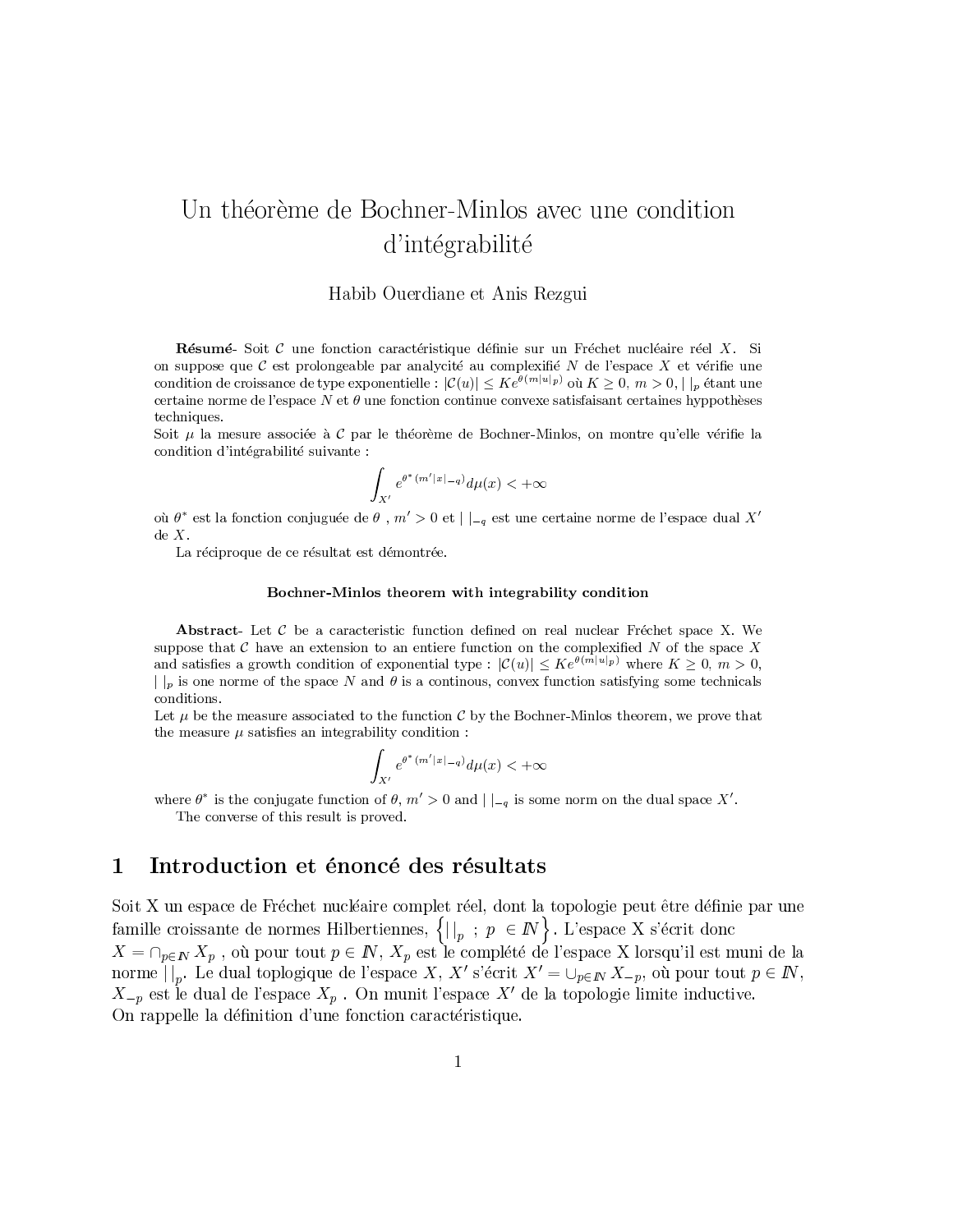**Définition 1** Soit C une fonction de  $X \to \mathbf{C}$ , elle est dite fonction caractéristique si :  $i)$  C est continue. ii)  $C$  est définie positive. *iii*)  $C(0) = 1$ .

On rappelle aussi l'énoncé du théorème de Bochner-Minlos classique [2].

**Théorème 0** Pour toute fonction caractéristique  $\mathcal{C}$ , définie sur un Fréchet nucléaire complet réel X, il existe une unique mesure de probabilité sur X',  $\mu_c$ , telle que sa transformée de Fourier,  $\hat{\mu}_{\mathcal{C}}$  vérifie :

$$
\widehat{\mu}_{\mathcal{C}}\left(\xi\right) := \int_{X'} e^{i\langle x,\xi\rangle} d\mu_{\mathcal{C}}\left(x\right) = \mathcal{C}\left(\xi\right) \ \forall \xi \in X.
$$

Si on suppose de plus que la fonction  $\mathcal C$  admet un prolongement analytique sur le complexifié de X et vérifie une certaine condition de croissance, on montre alors que la mesure  $\mu_c$ associée vérifie une certaine condition d'intégrabilité de type Fernique. Plus précisement, si  $N = X + iX$  est le complexifié de X, N serait aussi un Fréchet nucléaire complet complexe et  $N = \bigcap_{p=0}^{+\infty} N_p.$ 

Soit  $\theta : I\!R_+ \to I\!R_+$  une fonction continue, convexe, croissante vérifiant  $\lim_{+\infty} \frac{\theta(x)}{x} = +\infty$ et  $\theta$  (0) = 0. Une telle fonction est dite N-fonction suivant [3]. Soit  $\theta^*(x) = \sup_{x \to a} (tx - \theta(t))$  pour  $x \ge 0$ , la fonction conjuguée de  $\theta$ .

On définit l'espace de fonctions holomorphes sur N à croissance exponentielle d'ordre "fonctionnel" la fonction  $\theta$  par :

$$
\mathcal{G}_{\theta}\left(N\right)=\bigcup_{m>0,p\in I\!\!N}Exp\left(N_p,\theta,m\right)
$$

où

$$
Exp(N_p, \theta, m) := \{ g : N_p \to \mathbf{C} \text{ entière :}
$$

$$
\|g\|_{\theta, p, m} = \sup_{u \in N_p} |g(u)|e^{-\theta(m|u|p)} < +\infty \}
$$

Ces espaces ont été introduits et étudiés dans [1]. On obtient alors le théorème suivant :

**Théorème 1** Soit g un élément de l'espace  $\mathcal{G}_{\theta}(N)$ , tel que sa restriction à l'espace X,  $g_{|X}$ , soit une fonction caractéristique. Alors la mesure de probabilité qui lui est associée,  $\mu_q$ , vérifie la condition d'intégrabilité suivante :

Il existe  $m > 0$  et  $p \in \mathbb{N}^*$  tel que :

$$
\int_{X_{-p}} e^{\theta^* \left(m|x|_{-p}\right)} d\mu_g\left(x\right) < +\infty \tag{1}
$$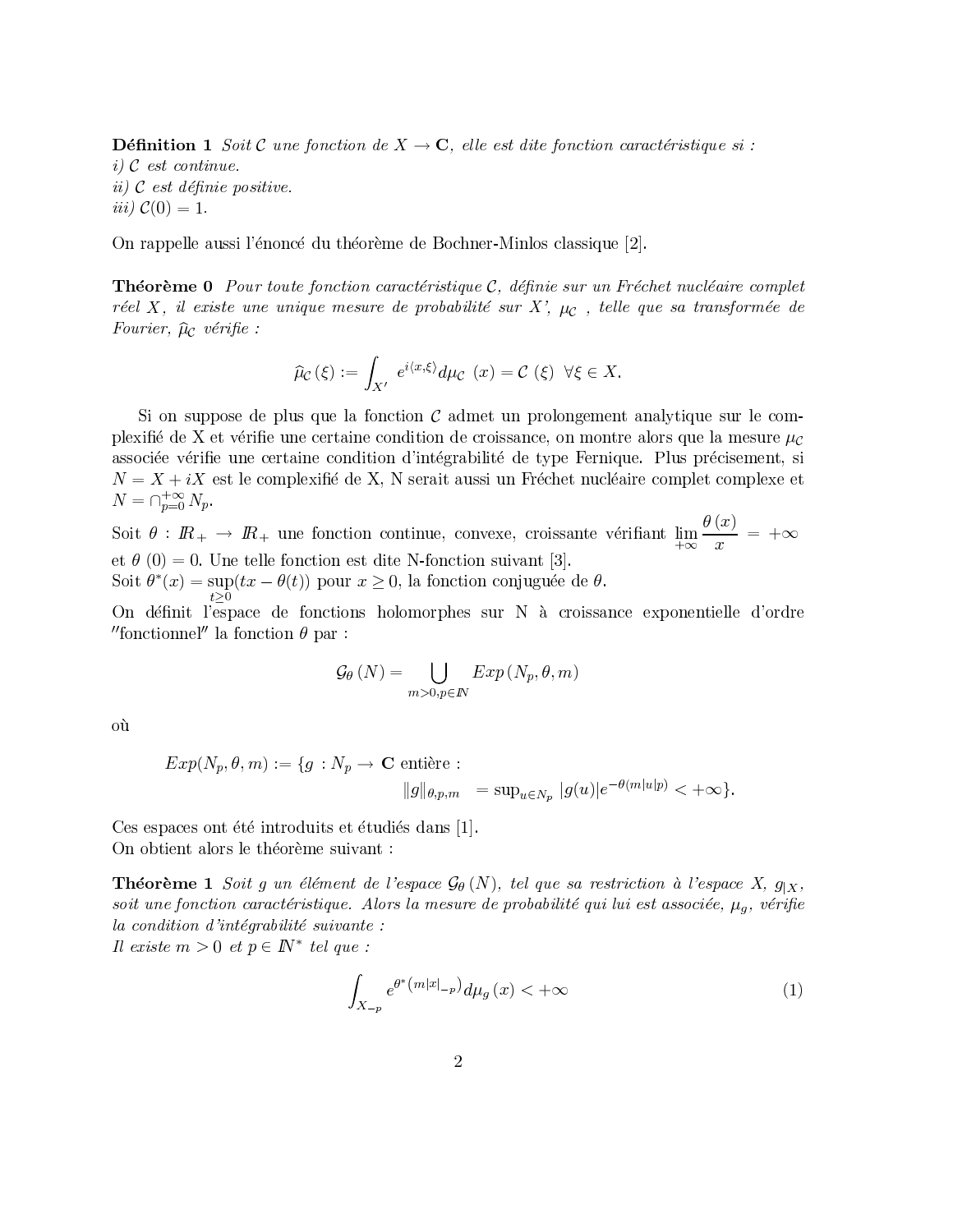### Exemples :

1) Soit  $g(z) = e^{\frac{-z^2}{2}}$ . g est évidement un élément de l'espace  $\mathcal{G}_{\theta}(\mathbf{C})$ , où  $\theta(t) = \frac{t^2}{2}$ . La mesure associée à  $g$  n'est autre que la mesure gaussienne  $\gamma = \frac{1}{\sqrt{2\pi}}e^{-\frac{x^2}{2}}dx$ . Comme la fonction conjuguée de  $\theta$  est  $\theta^*(t) = \frac{t^2}{2}$ , il est clair que la mesure  $\gamma$  vérifie la condition d'intégrabilité  $(1).$ 2) Soit  $g(z) = e^{\lambda e^{iz} - \lambda}$ ;  $\lambda > 0$ . La fonction g est élément de l'espace  $\mathcal{G}_{\theta}(\mathbf{C})$  où  $\theta(t) = e^t - 1$ . La mesure associée à la fonction g est la mesure de Poisson de parametre  $\lambda > 0$ ,  $\pi_{\lambda} = \sum_{n=0}^{\infty} \frac{\lambda^n e^{-\lambda}}{n!} \delta_n$ 

où  $\delta_n$  est la masse de Dirac au point n. La mesure  $\pi_{\lambda}$  vérifie la condition d'intégrabilité (1) avec  $\theta^*(x) = x \log x - x$ .

3) Soit  $\mu$  la mesure gaussienne standard définie via le théorème de Bochner-Minlos sur l'espace  $X'$  par sa fonction caractéristique

$$
C(\xi) = e^{-\frac{|\xi|_0^2}{2}}
$$
 pour tout  $\xi \in X_0$ 

Il est clair que la fonction  $C$  admet un prolongement analytique à l'espace  $N$  et est élément de l'espace  $\mathcal{G}_{\theta}(N)$  pour  $\theta(u) = \frac{u^2}{2}$ . Donc d'aprés le théorème 1 la mesure  $\mu$  vérifie la condition d'integrabilité (1). Nous retrouvons ainsi l'intégrabilité de la fonction  $x \longmapsto e^{m|x|_{{-p}}^2}$  pour un certain  $m > 0$ , résultat qu'on obtient en appliquant le théorème de X. Fernique [5] à l'espace de Wiener abstrait  $(X_0 \hookrightarrow X_p)$ .

4) Un théorème analogue, de représentation intégrale de certaines distributions positives, a été démontré dans [4] dans le cas où  $\theta(t) = t^k$ ,  $k \geq 2$  et paire. Une amélioration de ce résultat pour le cas  $k \geq 1$  est démontrée dans [7].

On démontre aussi la réciproque du théorème 1.

**Théorème 2** Soit  $\mu$  une mesure de probabilité de support un certain  $X_{-p} \subset X'$ . S'il existe une N-fonction  $\varphi$  et m > 0 tels que :

$$
\int_{X_{-p}} e^{\varphi(m|x|_{-p})} d\mu(x) < +\infty.
$$

Alors sa transformée de Fourier :

$$
\widehat{\mu}\left(\xi\right) := \int_{X'} e^{i\langle x,\xi\rangle} d\mu\left(x\right), \xi \in X
$$

est prolongeable par analycité à un élément de l'espace  $\mathcal{G}_{\varphi^*}(N)$ .

#### $\overline{2}$ Démonstrations des théorèmes

#### $2.1$ Démonstration du théorème 1

Soit  $g \in \mathcal{G}_{\theta}(N)$ , d'après la définition de cet espace il existe  $m > 0$  et  $p > 0$  telle que  $||g||_{\theta,p,m} < +\infty$ . Comme on suppose de plus que sa restriction à l'espace X,  $g_{|X}$ , est une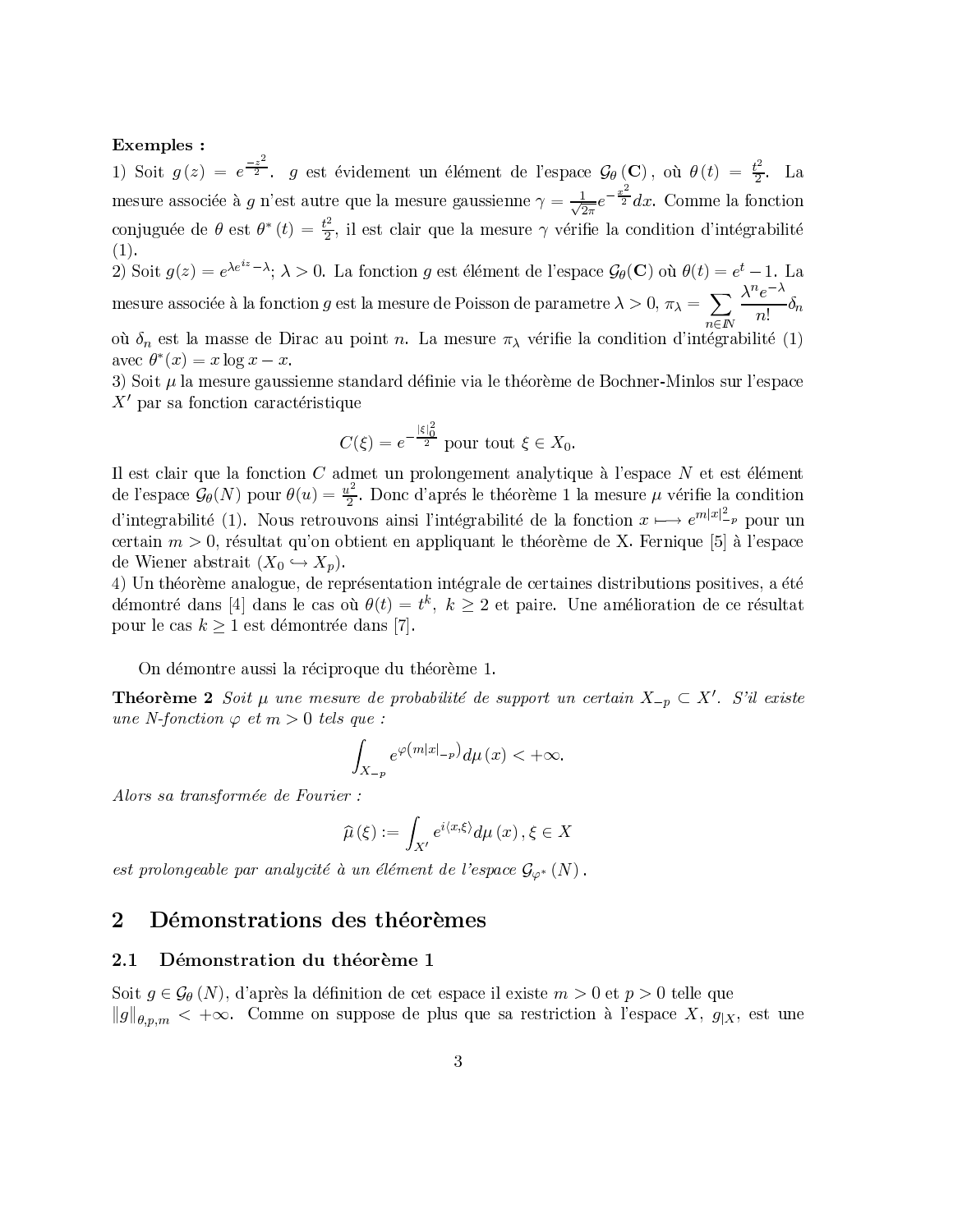fonction caractéristique. le théorème de Bochner-Minlos (théorème 0) montre l'existence d'une mesure  $\mu_g$  associée à  $g_{|X}$  et d'un entier  $q > p$  tel que l'injection  $i_{q,p} : X_q \longrightarrow X_p$  est de type Hilbert-Schmidt et  $\mu_g(X_{-q}) = 1$ .

La démonstration du théorème 1, nécessite les deux lemmes techniques suivants :

**Lemme 1** Pour tout  $\xi \in X_q$  et  $n \in \mathbb{N}$  on a :

$$
\int_{X_{-q}} \langle x^{\otimes n}, \xi^{\otimes n} \rangle^2 d\mu_g(x) \le ||g||_{\theta, p, m} (2n)! m^{2n} \theta_{2n} |\xi|_p^{2n}
$$
 (2)

 $\emph{avec}$ 

$$
\theta_k = \inf_{r>0} \frac{e^{\theta(r)}}{r^k}; \ k \in \mathbb{N}.
$$

### Démonstration du lemme 1 :

On suppose d'abord que  $|\xi|_p = 1$ , on a

$$
\int_{X_{-q}} \langle x, \xi \rangle^{2n} d\mu_{g}(x) = \left| \frac{d^{2n}}{(d\lambda)^{2n}} \left( \int_{X_{-q}} e^{i\lambda \langle x, \xi \rangle} d\mu_{g} \right)_{|\lambda = 0} \right|
$$
  
\n
$$
= (2n)! \left| \frac{1}{2i\pi} \int_{|\lambda| = r} \frac{g(\lambda \xi)}{\lambda^{2n+1}} d\lambda \right|, \forall r > 0
$$
  
\n
$$
\leq ||g||_{\theta, p, m} (2n)! m^{2n} \theta_{2n}.
$$

On obtient l'inégalité pour  $\xi$  quelconque, en utilisant le fait que la fonction  $\xi \mapsto \int_{X_{-q}} \langle x, \xi \rangle^{2n} d\mu_g(x)$  est homogène.

**Lemme 2** Pour tout  $n \in \mathbb{N}$  on a:

$$
\int_{X_{-q}} |x|_{-q}^{n} d\mu_{g}(x) \le \sqrt{\|g\|_{\theta, p, m} \theta_{2n}(2n)!} \left(\sqrt{e} m |i_{q, p}|_{HS}\right)^{n} \tag{3}
$$

où  $|i_{q,p}|_{HS}$  désigne la norme Hilbert-Schmidt de l'injection  $i_{q,p}$ .

### Démonstration du lemme 2 :

Soit  $(e_j)_{j \in \mathbb{N}}$  une base orthonormée de  $X_{-q}$ , éléments de l'espace X, on a alors pour  $x \in X_{-q}$ :

$$
|x|_{-q}^{2n} = |x^{\otimes n}|_{-q,n}^2 = \sum_{i_1,\cdots,i_n} (x^{\otimes n}, e_{i_1} \otimes \cdots \otimes e_{i_n})_{-q,n}^2
$$

où  $|z|_{-q,n}$  et  $(z)_{-q,n}$  étant la norme et le produit scalaire dans le produit tensoriel hilbertien d'ordre n de  $X_{-q}$ :  $X_{-q}^{\otimes n}$ .

Soit la forme  $2n$ -linéaire sur  $X_q$  définie par :

$$
F(\xi_1,\dots,\xi_{2n})=\int_{X_{-q}}(x^{\otimes 2n},\xi_1\otimes\dots\otimes\xi_{2n})_{-q,n}d\mu_g(x)
$$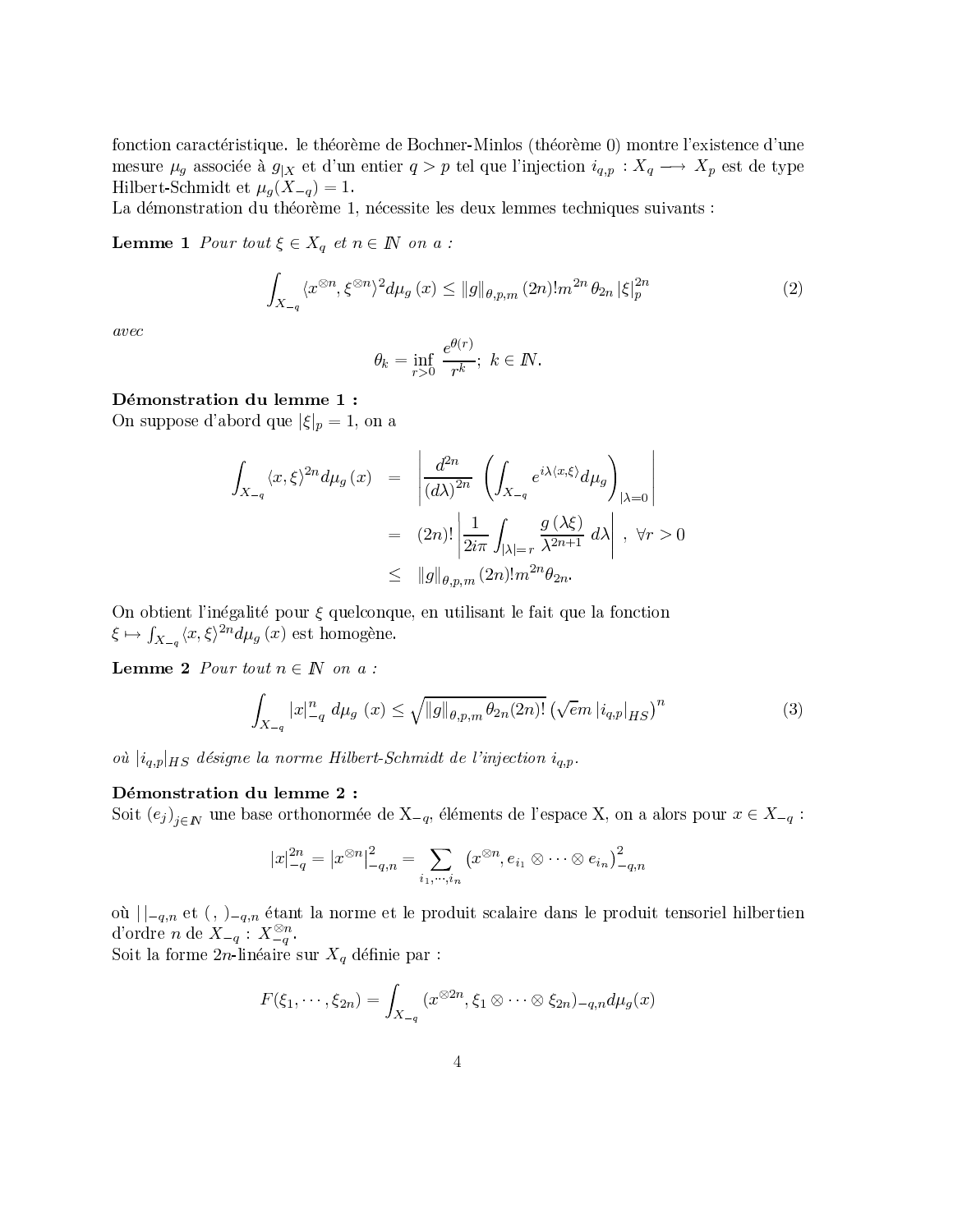en lui appliquant l'identité de polarisation et en utilisant l'inégalité du lemme 1, on obtient :

$$
|F(\xi_1,\dots,\xi_{2n})| \le ||g||_{\theta,p,m} e^{2n} (2n)! m^{2n} \theta_{2n} \prod_{j=1}^{2n} |\xi_j|_p
$$

et par suite :

$$
\int_{X_{-q}} (x^{\otimes n}, e_{i_1} \otimes \ldots \otimes e_{i_n})_{-q,n}^2 d\mu_g(x) \leq \|g\|_{\theta,p,m} e^{2n} (2n)! m^{2n} \theta_{2n} \prod_{j=1}^n |e_{i_j}|_p^2
$$

donc

$$
\sum_{i_1,\dots,i_n} \int_{X_{-q}} (x^{\otimes n}, e_{i_1} \otimes \dots \otimes e_{i_n})_{-q,n}^2 d\mu_g(x) \leq ||g||_{\theta,p,m} e^{2n} (2n)! m^{2n} \theta_{2n} (\sum_{i_1,\dots,i_n} \prod_{j=1}^n |e_{i_j}|_p^2)
$$
  

$$
\leq ||g||_{\theta,p,m} e^{2n} (2n)! m^{2n} \theta_{2n} |i_{q,p}|_{HS}^{2n}
$$
  

$$
\int_{X_{-q}} |x^{\otimes n}|_{-q,n}^2 d\mu_g(x) \leq ||g||_{\theta,p,m} e^{2n} (2n)! m^{2n} \theta_{2n} |i_{q,p}|_{HS}^{2n}
$$

L'inégalité de Schwartz permet d'obtenir (3). Pour finir la démonstration du théorème 1, il reste à montrer qu'il exsite  $\varepsilon>0$  tel que :

$$
\int_{X_{-q}} e^{\theta^* (\varepsilon |x|_{-q})} d\mu_g(x) < +\infty.
$$

D'après la définition de la fonction  $\theta^*$  il suffit de montrer que :

$$
\int_{X_{-q}} \sup_{t \ge 0} \left\{ e^{t\varepsilon |x|_{-q} - \theta(t)} \right\} d\mu_g(x) < +\infty
$$

 $\hbox{or}$ 

$$
e^{t\varepsilon|x|_{-q}-\theta(t)} = e^{-\theta(t)} \sum_{n=0}^{+\infty} \frac{(\varepsilon t)^n}{n!} |x|_{-q}^n.
$$

On a : $e^{-\theta(t)}t^n\leq \theta_n^{-1} \: \forall \: t\geq 0,$  d'où

$$
\sup_{t\geq 0} \left\{ e^{t\varepsilon |x|_{-q} - \theta(t)} \right\} \leq \sum_{n} \frac{\left(\varepsilon |x|_{-q}\right)^n}{\theta_n n!}
$$

en utilisant le lemme 2 et l'inégalité :  $\sqrt{\theta_{2n}} \leq 2^n \theta_n,$  on a :

$$
\int_{X_{-q}} \sup_{t \ge 0} \left\{ e^{t\varepsilon|x|_{-q} - \theta(t)} d\mu_g(x) \right\} \le \sqrt{\|g\|_{\theta, p, m}} \sum_n \left( \varepsilon 2\sqrt{e} m |i_{q, p}|_{HS} \right)^n \frac{\sqrt{(2n)!}}{n!} \tag{4}
$$

La formule de Stirling donne l'equivalence suivante :

$$
\frac{\sqrt{(2n)!}}{n!} \simeq \frac{2^n 2^{1/4}}{(2\pi n)^{1/4}}
$$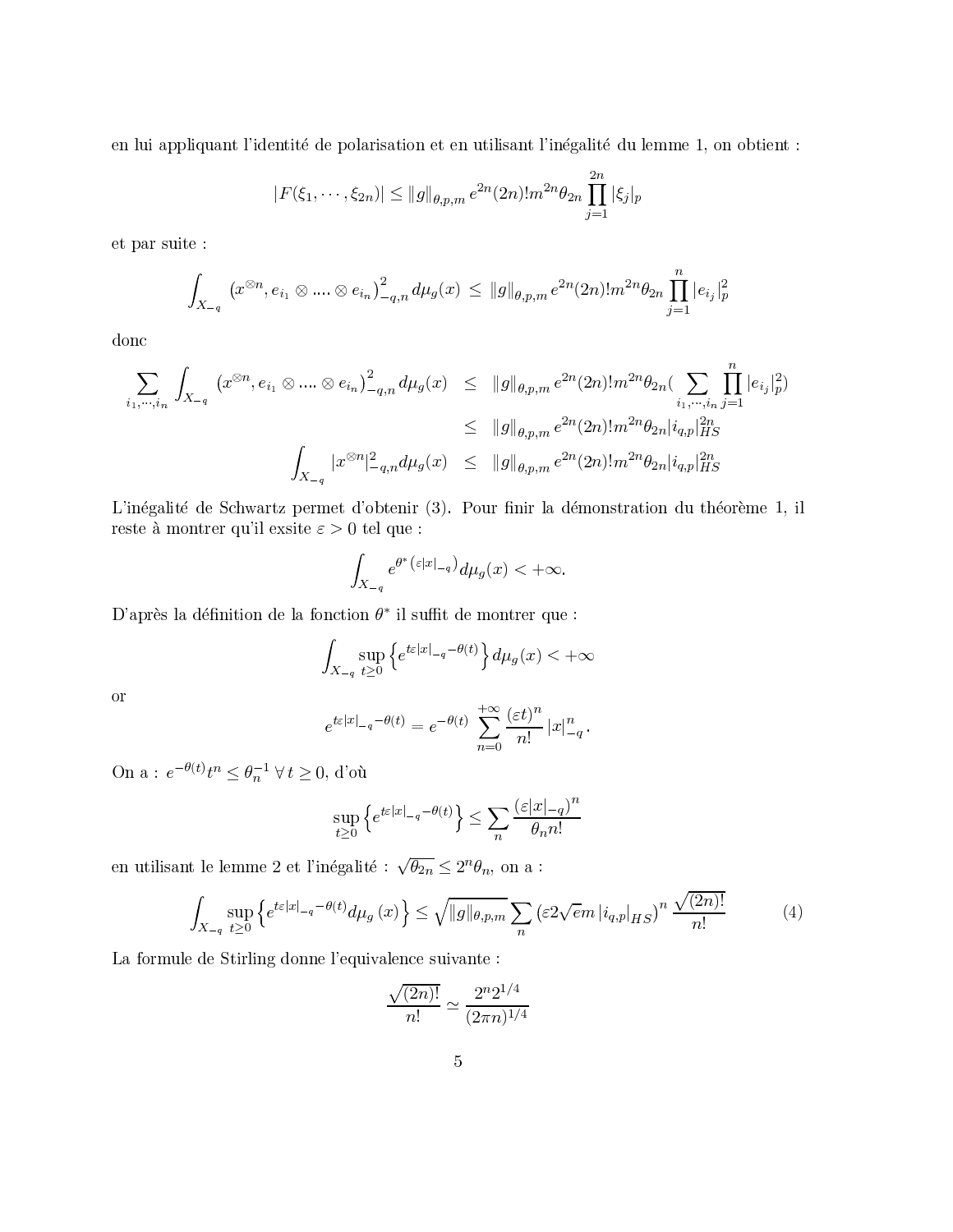d'où pour que la série du membre de droite de l'inégalité (4) converge il faut choisir  $\epsilon > 0$  tel que  $4\varepsilon\sqrt{em}|i_{q,p}|_{HS} < 1$  on obtient donc

$$
\int_{X_{-q}} \sup_{t \ge 0} \left\{ e^{t\varepsilon |x| - q - \theta(t)} \right\} d\mu_g(x) \le cte \sqrt{\|g\|_{\theta, p, m}}
$$

#### $2.2$ démonstration du théorème 2

Soit  $\lambda \in \mathbb{C}$  et  $\zeta = \xi + i\eta \in N$ , on définit le prolongement de  $\hat{\mu}$  à l'espace N comme suit :

$$
\widehat{\mu}(\zeta) = \int_{X_{-p}} e^{i\langle x, \zeta \rangle} d\mu(x) = \int_{X_{-p}} e^{i\langle x, \xi \rangle - \langle x, \eta \rangle} d\mu(x)
$$

en effet la fonction  $x \mapsto e^{i\langle x,\zeta\rangle}$  est integrable par rapport à la mesure  $\mu$ , puisque pour  $x \in X_{-n}$ 

$$
|e^{i\langle x,\zeta\rangle}| = e^{-\langle x,\eta\rangle} \le e^{|x|-p|\eta|p}
$$
  
\n
$$
\le e^{m|x|-p\frac{|\eta|p}{m}-\varphi(m|x|-p)+\varphi(m|x|-p)}
$$
  
\n
$$
\le e^{\varphi^*(\frac{|\eta|p}{m})}e^{\varphi(m|x|-p)}
$$

où  $m>0$  est tel que  $\int_{X_{-p}} e^{\varphi(m|x|-p)} d\mu(x) < +\infty$ . Il est facile de vérifier que  $\hat{\mu}$  est Gâteaux holomorphe et pour finir la démonstration du théorème il reste à montrer qu'elle est localement bornée sur N et qu'elle vérifie une condition de croissance exponentielle. Soit  $\zeta \in N$ , en faisant le même calcul que celui déja fait au début de ce paragraphe, on obtient

$$
|\hat{\mu}(\zeta)| \le e^{\varphi^*(\frac{|\zeta|_p}{m})} \Big( \int_{X_{-p}} e^{\varphi(m|x|_{-p})} d\mu(x) \Big). \tag{5}
$$

Soit  $B \subset N$  un borné de N, il vérifie donc : pour tout  $q \in \mathbb{N}$ ,  $\sup_{\zeta \in B} |\zeta|_q < +\infty$ . Comme  $\varphi^*$  est continue, en utilisant l'inégalité (5) on obtient

$$
\sup_{\zeta \in B} |\hat{\mu}(\zeta)| < +\infty.
$$

L'inégalité (5) montre aussi que  $\hat{\mu}$  est un élément de l'espace  $\mathcal{G}_{\varphi^*}(N)$ .

## References

- [1] Gannoun. R, Hachaichi. R, Ouerdiane. H et Rezgui. A : Un théorème de dualité entre espaces de fonctions holomorphes à croissance exponentielle. BiBos N 829/11/98.
- [2] **Hida.** T: Brownian motion, Springer  $(1980)$ .
- [3] Krasnosel'skii. M. A and Rutickii. Ya. B: Convex Functions and Orlicz Spaces. P. Noordhoff.ltd-Groningen - The Netherlands (1961)